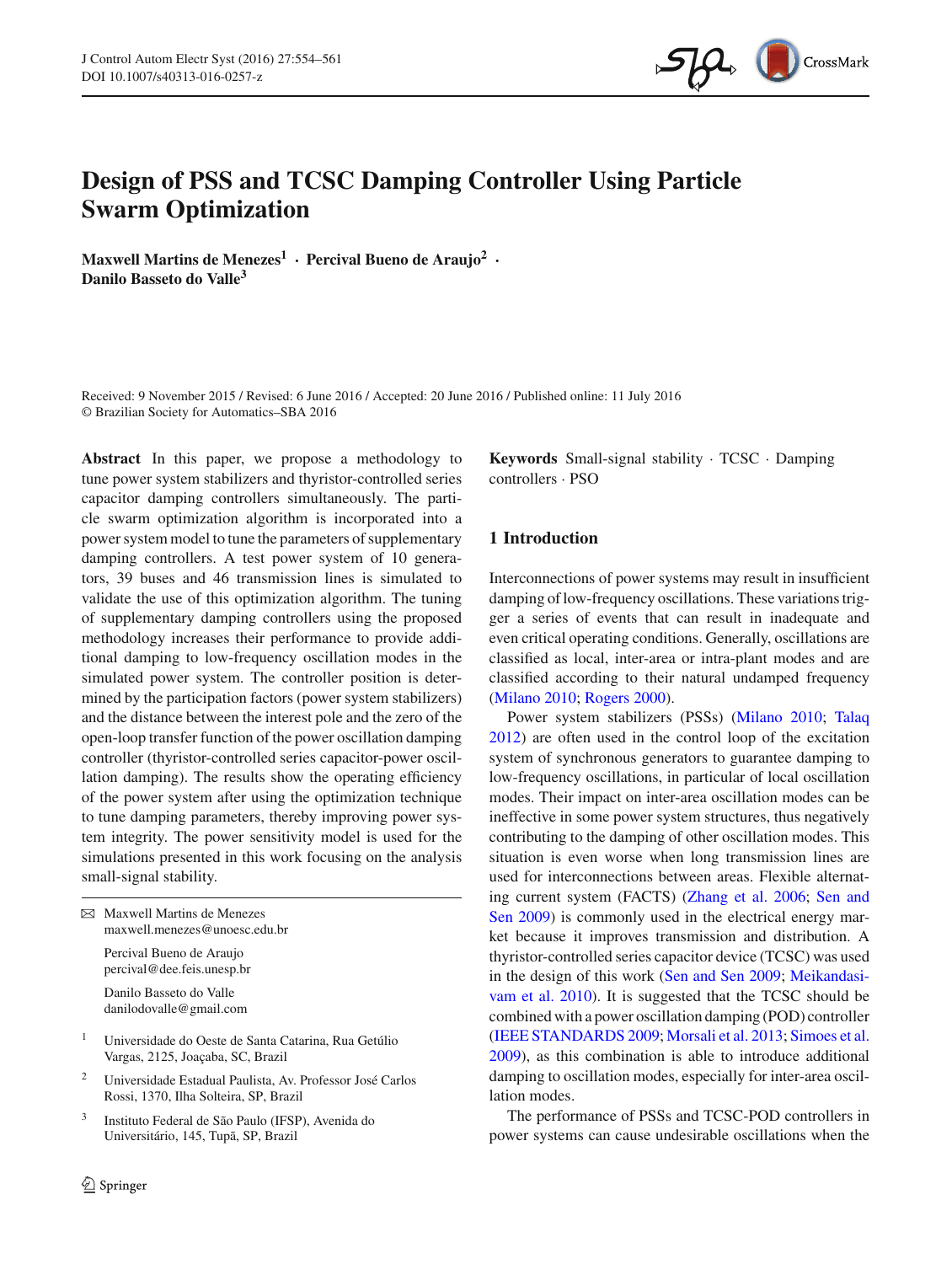supplementary controllers are adjusted incoherently or, as happens in some cases, if the controllers are adjusted individually [\(Jabr et al. 2010\)](#page-6-1). Depending upon the number of supplementary damping controllers, algorithms based on classic techniques such as the decentralized modal control [\(Araujo and Zaneta 2001\)](#page-6-2) have complicated computational responses in terms of programming and convergence.

The ability to perform a systematic search independent of the number of supplementary controllers was decisive in the choice of the particle swarm optimization (PSO) algorithm for this study [\(Abido 2002;](#page-6-3) [Bratton and Kennedy 2007](#page-6-4)). PSO is an optimization algorithm used in various areas, and it can be adapted as a tool to adjust damping controlling parameters [\(Morsali et al. 2013](#page-7-6); [Shayeghi et al. 2010;](#page-7-8) [Mahapatra and Jha](#page-7-9) [2012\)](#page-7-9).

Due to the recent expansion of the power system, research on operation and control alternatives using simulations to analyze small-signal stability is necessary to ensure safety. Hence, it is suggested that local and inter-area oscillation modes are studied after the installation of PSSs and TCSC-POD controllers in a power system. To validate the technique proposed by this work, simulations are presented using a test power system with 10 generators, 39 buses and 46 transmission lines.

This work differs from the others in the literature as the modeling of the devices uses the power sensitivity model, incorporating the PSO algorithm to simultaneously tune *n* damping controllers (PSS or POD). It is important to remember that the PSO algorithm is completely independent of the number and type of controllers, thus providing a parameter tuning tool for other power systems.

#### **2 Power System Model**

The models used to represent the power system, including linearized models of damping controllers, are described in this section. These supplementary controllers contribute by damping oscillation modes. In this work, the damping to local oscillation modes is achieved using PSSs, while the TCSC-POD controller enhances damping of inter-area oscillation modes.

A multi-machine system composed of *n* generators and *n* buses is considered to represent the power system in the power sensitivity model (PSM) as shown in Eq. [\(1\)](#page-1-0) where  $\Delta x$ is the vector of state variables,  $\Delta z$  the algebraic variables and  $\Delta u$  the input variables.

<span id="page-1-0"></span>
$$
\begin{bmatrix} \Delta \dot{x} \\ 0 \end{bmatrix} = \begin{bmatrix} J_1 & J_2 \\ J_3 & J_4 \end{bmatrix} \begin{bmatrix} \Delta x \\ \Delta z \end{bmatrix} + \begin{bmatrix} B_1 \\ B_2 \end{bmatrix} \begin{bmatrix} \Delta u \end{bmatrix}
$$
 (1)

In Eq.  $(1)$ ,  $J_1$  is a matrix that associates state variables with state variables, and  $J_2$  is a matrix that correlates state



<span id="page-1-2"></span>**Fig. 1** Representation with AVR and PSS



<span id="page-1-3"></span>**Fig. 2** Circuit equivalent of the TCSC device

variables with algebraic variables. The matrix  $J_3$  correlates algebraic variables with state variables, and the relationships between algebraic variables with algebraic variables are defined by the matrix *J*4. The input matrices of the system are  $B_1$  and  $B_2$ .

On considering the elimination of the vector of algebraic variables  $\Delta z$ , it is possible to represent the power system in the form of state space [Eq.  $(2)$ ], where *A* is the matrix of states and *B* is the matrix of inputs.

$$
\Delta \dot{x} = A \Delta x + B \Delta u \tag{2}
$$

<span id="page-1-1"></span>
$$
\mathcal{A} = J_1 - J_2 J_4^{-1} J_3 \tag{3}
$$

$$
\mathcal{B} = B_1 - J_2 J_4^{-1} B_2 \tag{4}
$$

T[he](#page-6-5) [model](#page-6-5) [to](#page-6-5) [represent](#page-6-5) [PSSs](#page-6-5) [is](#page-6-5) [illustrated](#page-6-5) [in](#page-6-5) [Fig.](#page-6-5) [1](#page-1-2) (Hassan et al. [2013](#page-6-5); [Basler and Schaefer 2008\)](#page-6-6). The voltage variation  $\Delta V_s$  is defined as the resulting output signal, which is directly applied to the control loop of the automatic voltage regulator (AVR) [\(Basler and Schaefer 2008](#page-6-6); [Gurrala and Sen 2010\)](#page-6-7).

This controller has a gain *K* that regulates the amount of damping, a washout block defined by the time constant  $T_w$  and time constants  $T_1$ ,  $T_2$ ,  $T_3$  and  $T_4$  responsible for the required phase compensation [\(Basler and Schaefer 2008](#page-6-6)), with the input signal being the variations in the angular velocity of the rotor  $\Delta\omega$  of the synchronous generator.

The TCSC can be represented by thyristor-controlled reactors in parallel with a variable capacitive reactance,  $X_{TCSC}$ controlled by the firing angle of the thyristors [\(Zhang et al.](#page-7-3) [2006](#page-7-3)). Its model is shown in Fig. [2,](#page-1-3) with its use causing a decrease in the initial reactance,  $X_{km}$ , of the transmission line.

The POD controller is used in conjunction with the TCSC device [\(IEEE STANDARDS 2009](#page-6-0)) to damp low-frequency oscillations of the power system. Its structure is similar to the PSS, but differs in its operation and its input signal. The basic structure of the TCSC-POD controller is shown in Fig. [3](#page-2-0) [\(Simoes et al. 2009](#page-7-7); [Shayeghi et al. 2010](#page-7-8)) with a time con-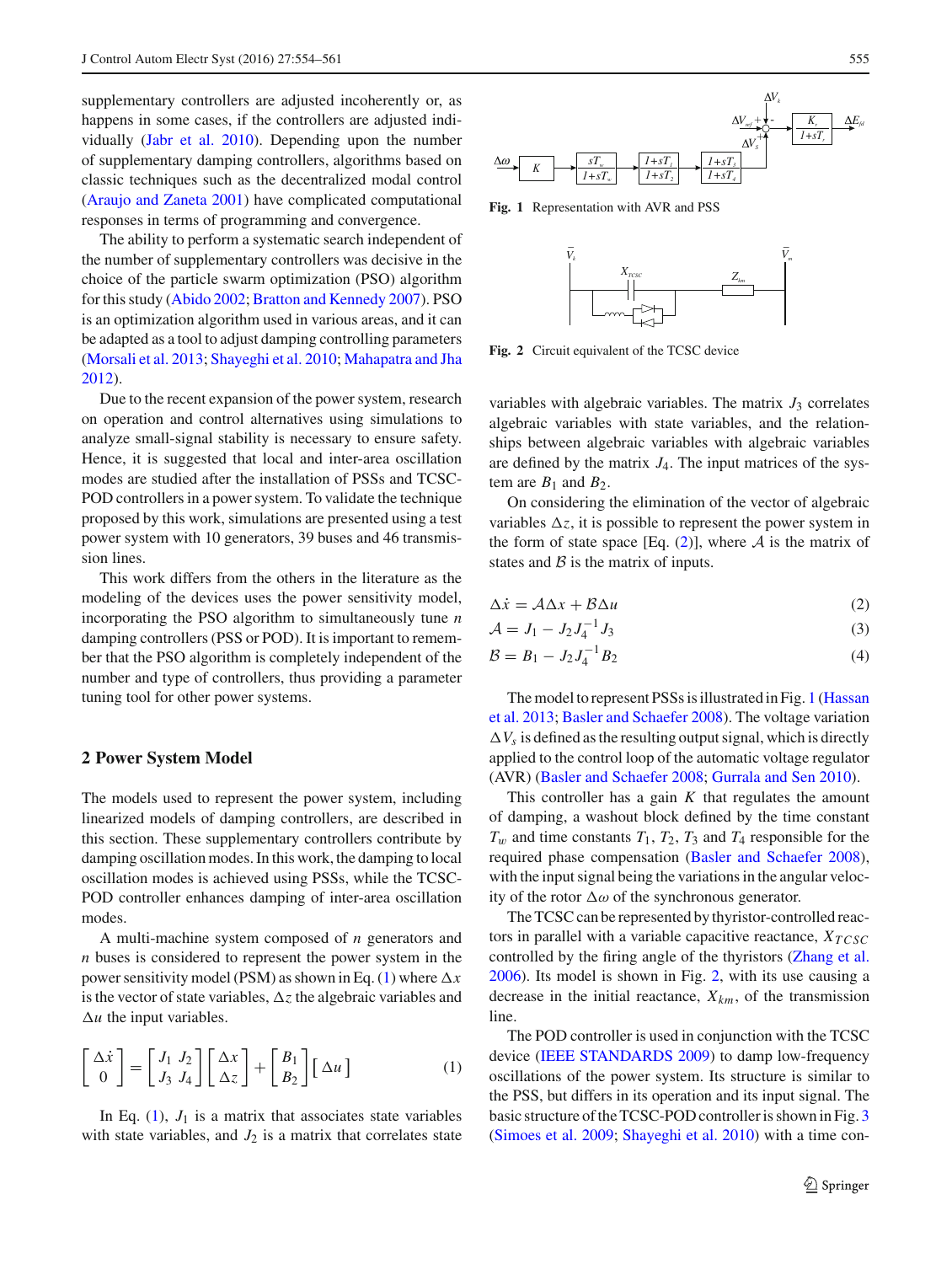

<span id="page-2-0"></span>**Fig. 3** Block diagram for the TCSC-POD model

stant  $T_{TCSC}$  and the signal  $\Delta X_{\text{ref}}$  in respect of the reactance deviation of the TCSC in continuous operation.

Additional damping to low-frequency oscillations in the power system is expected with the installation of PSSs and the TCSC-POD controller. For this, the parameters of the PSSs and TCSC-POD controller must be correctly adjusted. The next section describes the PSO algorithm, which is used to tune the parameters of the PSSs and TCSC-POD controller simultaneously.

#### **3 Particle Swarm Optimization**

The purpose of this study is to adjust the parameters of the PSSs and the TCSC-POD controller simultaneously. In this work, we used the PSO algorithm [\(Shayeghi et al. 2010](#page-7-8); [Mahapatra and Jha 2012](#page-7-9)), which is based on the concept of the movement of several particles in a specific space, provided that they do not approach each other, thereby avoiding collisions, and follow the remaining particles in an orderly manner [\(Kennedy and Eberhart 1995\)](#page-6-8).

As stated in [Shayeghi et al.](#page-7-8) [\(2010\)](#page-7-8), the location of the PSS controllers is defined by factors of participation. The damping controller parameters are calculated using the PSO algorithm. Thus, the significant difference is related to the number of controllers tuned simultaneously, the objective function used by the algorithm and the model used to represent the power system. In this work, representations of the devices and controllers as well as the use of the PSO algorithm to tune the parameters that control the POD were incorporated in the power sensitivity model. A key point of this work is the association of a specific eigenvalue in relation to a damping controller, which is routine when using the PSO algorithm. Without this routine, the algorithm would not identify the eigenvalues of interest to confirm the objective function of the algorithm.

The movement of a particle in any space is determined by its speed [Eq. [\(5\)](#page-2-1)], which varies at each change of position in the specific space. The velocity  $v_i(t+1)$  and the new position of the particle  $x_i(t + 1)$  from its current position  $x_i(t)$  are defined in Eqs.  $(5)$  and  $(6)$ , where *i* is the particle, *t* is the transition number and *W* is the search factor (weighted by the current velocity of the particle). The variables  $c_1$  and  $c_2$ are weights, and  $r_1$  and  $r_2$  are random distributions between 0 and 1.

<span id="page-2-1"></span>
$$
v_i(t+1) = Wv_i(t) + c_1r_1co_i(t) + c_2r_2so_i(t)
$$
\n(5)

$$
x_i(t+1) = x_i(t) + v_i(t+1)
$$
 (6)

The velocity of the movement of each particle depends on social  $(so_i)$  and cognitive factors  $(co_i)$  as defined in Eqs. [\(7\)](#page-2-2) and [\(8\)](#page-2-2), respectively. These factors are classified according to the positions travelled by the particles. The relationship of each of the particles with its respective best position (*Pbesti*) is called its cognitive factor, and the relationship of each of the particles with the best position of all the particles (*Gbest*) is called its social factor.

<span id="page-2-2"></span>
$$
co_i = Pbest_i - x_i(t) \tag{7}
$$

$$
so_i = Gbest - x_i(t) \tag{8}
$$

For the displacement of a particle in any space, it is necessary to control the velocity and position. Restrictions for speed and position are defined, in Eqs. [\(9\)](#page-2-3) and [\(10\)](#page-2-3), respectively. The constants  $v_{\text{max}}$  (maximum speed of a particle of the algorithm),  $x_{\text{min}}$  (minimum allowable value for particles) and  $x_{\text{max}}$  (maximum allowable value for particles) are defined by the PSO algorithm. These constants limit the search area of the algorithm.

<span id="page-2-3"></span>
$$
\begin{cases}\n\text{if} & -v_{\text{max}} \le v_i(t+1) \le v_{\text{max}} : v_i(t+1) \\
\text{if} & v_i(t+1) < -v_{\text{max}} : -v_{\text{max}} \\
\text{if} & v_i(t+1) > v_{\text{max}} : v_{\text{max}}\n\end{cases} \tag{9}
$$
\n
$$
\begin{cases}\n\text{if} & x_{\text{min}} \le x_i(t) + v_i(t+1) \le x_{\text{max}} : \\
& x_i(t) + v_i(t+1) < x_{\text{min}} : x_{\text{min}} \\
\text{if} & x_i(t) + v_i(t+1) > x_{\text{max}} : x_{\text{max}}\n\end{cases} \tag{10}
$$

The restrictions imposed by Eqs.  $(9)$  and  $(10)$  guarantee that the particles do not extrapolate the boundaries of the search area as determined in the design. In the case of this work, the limits are defined by constants calculated by the residue method [\(Zhang et al. 2012\)](#page-7-10).

To set the damping constant of each controller in the power system, it is necessary to define an objective function  $[Eq. (11)]$  $[Eq. (11)]$  $[Eq. (11)]$ . This equation tends to minimize the distance between the calculated oscillation modes of interest  $(\lambda_{c_k})$  and desired oscillation modes of interest  $(\lambda_{d_k})$ .  $N_p$  is the number of eigenvalues of interest related to the damping controllers.

<span id="page-2-4"></span>
$$
\min \sum_{k=1}^{N_p} |\lambda_{c_k} - \lambda_{d_k}| \tag{11}
$$

Using Eq.  $(11)$ , the equivalent value of the desired oscillatory mode  $\lambda_{d_k}$  is calculated for each oscillatory mode of interest from the definition of the desired damping coefficient ξ<sub>d<sub>k</sub></sub> [\(Kundur 1994](#page-7-11)). The calculated oscillatory modes  $λ<sub>ck</sub>$  are obtained from power system simulations with the parameters of the damping controllers (values of the constants *T*1,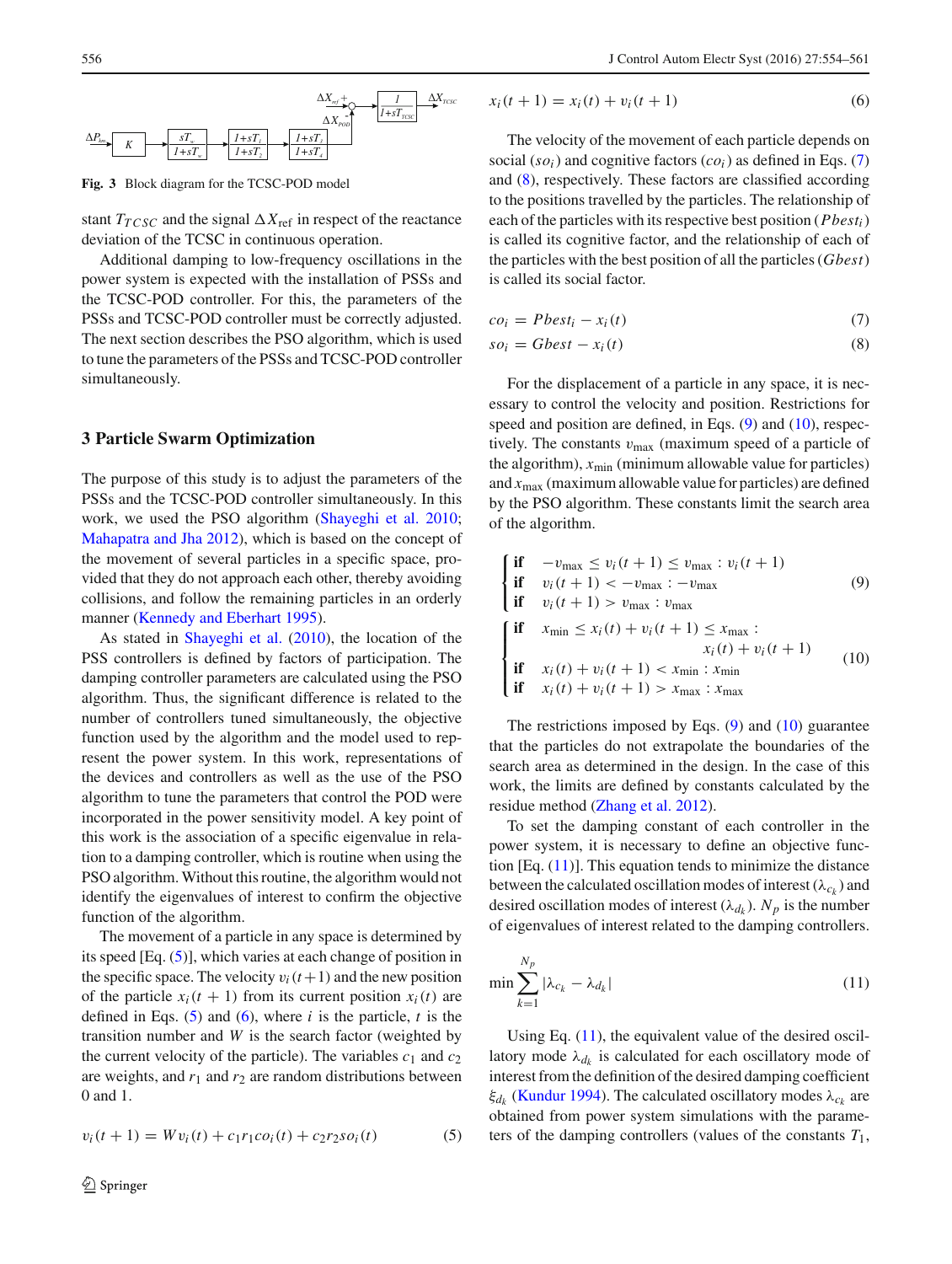$T_2$ ,  $T_3$ ,  $T_4$  and  $K$ ) obtained by means of iterations of the PSO algorithm.

$$
\lambda_{d_k} = -\xi_{d_k} |\lambda_{d_k}| + j |\lambda_{d_k}| \sqrt{1 - \xi_{d_k}^2}
$$
\n(12)

Equation [\(11\)](#page-2-4) is subject to the set of constraints defined in Eq. [\(13\)](#page-3-0), with  $\lambda_m$  being the eigenvalues of matrix *A* and *k* representing the oscillation mode related to the damping controllers. With these restrictions, infeasible solutions will not be allowed; examples of this are the saturation of the modes of damping controllers and eigenvalues with a positive real part.

<span id="page-3-0"></span> $K^{\min} \leq K \leq K^{\max}$  $T_1^{\min} \leq T_1 \leq T_1^{\max}$  $T_1 \text{ min} \leq T_1 \leq T_1 \text{ max}$ <br>  $T_2 \text{ min} \leq T_2 \leq T_2 \text{ max}$ <br>  $T_3 \leq T_3 \leq T_3 \text{ max}$  $T_4^{\min} \leq T_4 \leq T_4^{\max}$  $\xi_{d_k}^{\min} \leq \xi_{d_k} \leq \xi_{d_k}^{\max}$  $\lambda_m = Re(\lambda_m) \pm i Im(\lambda_m)$ ,  $\forall Re(\lambda_m) < 0$ (13)

From Figs. [1](#page-1-2) and [3,](#page-2-0) it can be seen that the dynamic models relating to the PSSs and the POD controller are similar. They have a gain *K*, a washout block  $T_w$  and phase lead–lag constants  $(T_1, T_2, T_3$  and  $T_4$ ).

The number of variables to be optimized increases the convergence time of the PSO algorithm. This is compounded with the increase in damping controllers installed in the power system, contributing to define that  $T_w = 10$ ,  $T_1 = T_3$ and  $T_2 = T_4$ .

Each particle contains a configuration with the values of the constants  $T_1$ ,  $T_2$  and  $K$  of n damping controllers installed in the power system. Twenty-five particles are considered, which results in a set of 75 solutions to be controlled by the PSO algorithm for each damping controller inserted in the power system.

With the parameters determined by the PSO algorithm, it is desired that the oscillation modes related to the PSSs and TCSC-POD controller are positioned in a particular region of the complex plane. Figure [4](#page-3-1) shows the best regions for local and inter-area oscillation modes.

In Fig. [4,](#page-3-1) the regions are defined by means of the damping coefficients specified for each oscillation mode. The desired minimum is set as  $\xi_{local} = 5\%$  for local modes and  $\xi_{inter\acute{a}rea} = 10\%$  for inter-area modes. The choice of a smaller damping coefficient for local modes is justified because they are not sensitive to changes in the power system operating conditions [\(Molina et al. 2013\)](#page-7-12).

### **4 Results**

The simulated test power system has 10 generators, 39 buses and 46 transmission lines. Known in the literature as the



<span id="page-3-1"></span>**Fig. 4** Region of desired concentration for the eigenvalues

"New England," this system has local and inter-area oscillation modes with low and even unstable damping using the loading data [\(Araujo and Zaneta 2001](#page-6-2)). The representative line diagram is shown in Fig. [5.](#page-4-0)

Using simulations, the behavior of the power system was evaluated by the dominant eigenvalues, damping coefficients  $(\xi)$  and the natural undamped frequencies  $(\omega_n)$ . These results are given in Table [1.](#page-4-1)

On analyzing the data given in Table [1,](#page-4-1) eight local oscillation modes and one inter-area oscillation mode, renowned for their natural undamped frequencies  $(\omega_n)$ , are identified in the test system [\(Kundur 1994\)](#page-7-11). Modes 1, 5 and 8 (local) and Mode 9 (inter-area) have negative damping, characterizing the instability of the power system with oscillations of increasing amplitudes.

First, the locations where the control devices will be installed need to be defined, and then, the parameters of the damping controllers should be tuned using the PSO method. Participation factors are used to define the location of the PSS devices in the power system [\(Kundur 1994](#page-7-11)) and the difference between the poles and zeros of the POD open-loop transfer function to define the position of the TCSC-POD controller [\(Moura et al. 2012\)](#page-7-13).

A control device will be installed for each oscillation mode of interest in order to obtain damping levels of at least 5% and at most 10% for local modes and between 10 and 20% for inter-area modes. Two case studies are considered:

- Case study A: installation of PSSs and TCSC-POD controller for additional damping of unstable oscillation modes (Modes 1, 5, 8 and 9);
- Case study B: installation of PSSs and TCSC-POD controller for additional damping of all oscillation modes.

From additional simulations not shown in this work, the factors of interest were calculated, and it was found that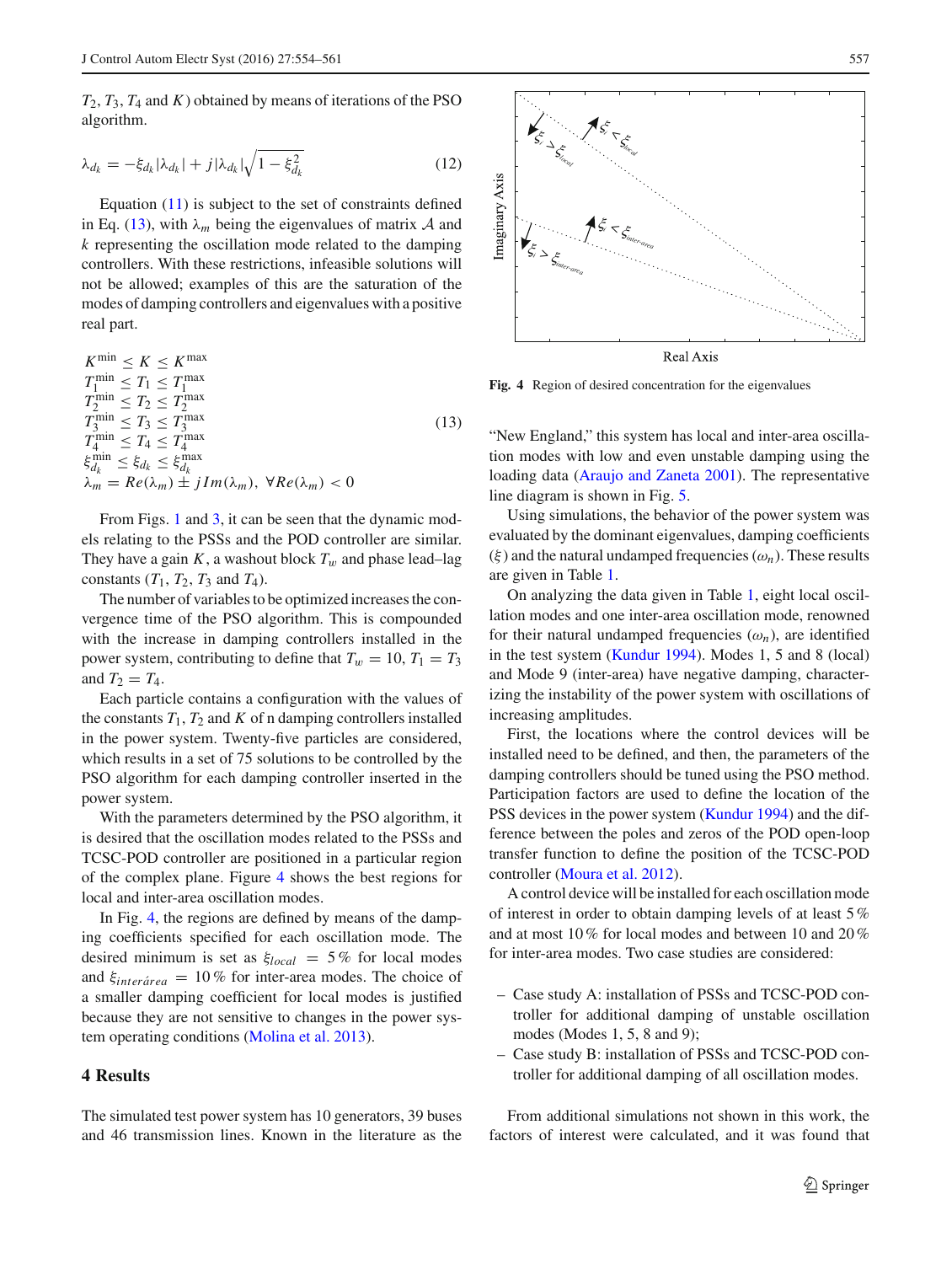

<span id="page-4-0"></span>**Fig. 5** Test system

<span id="page-4-1"></span>**Table 1** Dominant eigenvalues, damping coefficients and natural undamped frequencies (base case)

| Modes          | Eigenvalues            | ξ         | $\omega_n$ (rad/s) |
|----------------|------------------------|-----------|--------------------|
| $\mathbf{1}$   | $0.0580 \pm i 6.8626$  | $-0.0084$ | 6.8628             |
| $\mathcal{L}$  | $-0.2079 \pm i 7.2578$ | 0.0286    | 7.2608             |
| $\mathcal{F}$  | $-0.1139 \pm i 6.4738$ | 0.0176    | 6.4748             |
| $\overline{4}$ | $-0.1956 \pm i 8.2569$ | 0.0237    | 8.2592             |
| $\overline{5}$ | $0.1693 \pm i 5.9126$  | $-0.0286$ | 5.9151             |
| 6              | $-0.2694 \pm i8.0989$  | 0.0332    | 8.1033             |
| 7              | $-0.2432 \pm i 8.3145$ | 0.0292    | 8.3181             |
| 8              | $0.0901 \pm i 6.3175$  | $-0.0143$ | 6.3182             |
| $\mathbf Q$    | $0.0015 \pm j 3.5348$  | $-0.0004$ | 3.5348             |
|                |                        |           |                    |

Generators 1, 5 and 9 (G1, G5 and G9) are more influential in local Modes 1, 5 and 8. Analyzing the open-loop transfer function of the POD controller, the transmission line between Buses 30 and 31 (transmission line 30–31) has a greater distance between the pole of interest and its respective zero, which implies a better performance range for the POD controller [\(Moura et al. 2012](#page-7-13)).

Considering case study A, PSSs are installed at Generators G1, G5 and G9, while the TCSC-POD controller is installed between Buses 30 and 31. A 10% compensation of the reactance of the transmission line where the TCSC-POD controller is installed is also imposed.

The configuration given in Table [2](#page-4-2) was obtained after running of the PSO algorithm (the results were processed in about 30 seconds with eight iterations of the algorithm).

<span id="page-4-2"></span>**Table 2** Configuration of the PSO with the inclusion of the PSSs (G1, G5 and G9) and the TCSC-POD in LT 30–31

| Device            | $T_1 = T_3$ | $T_2 = T_4$ | K      |
|-------------------|-------------|-------------|--------|
| PSS G1            | 1.2363      | 0.0346      | 4.6534 |
| PSS <sub>G5</sub> | 0.2915      | 0.0611      | 3.8878 |
| PSS <sub>G9</sub> | 0.1669      | 0.0548      | 6.7013 |
| <b>TCSC-POD</b>   | 0.0765      | 0.3704      | 0.2532 |



<span id="page-4-3"></span>**Fig. 6** Case study A

On adjusting the parameters of the PSSs and TCSC-POD controller with the data presented in Table [2,](#page-4-2) it is possible to compare the behavior of the power system with and without the supplementary damping controllers. Figure [6](#page-4-3) shows the displacement of poles caused by the inclusion of PSSs and the TCSC-POD controller using the parameters obtained by the PSO algorithm.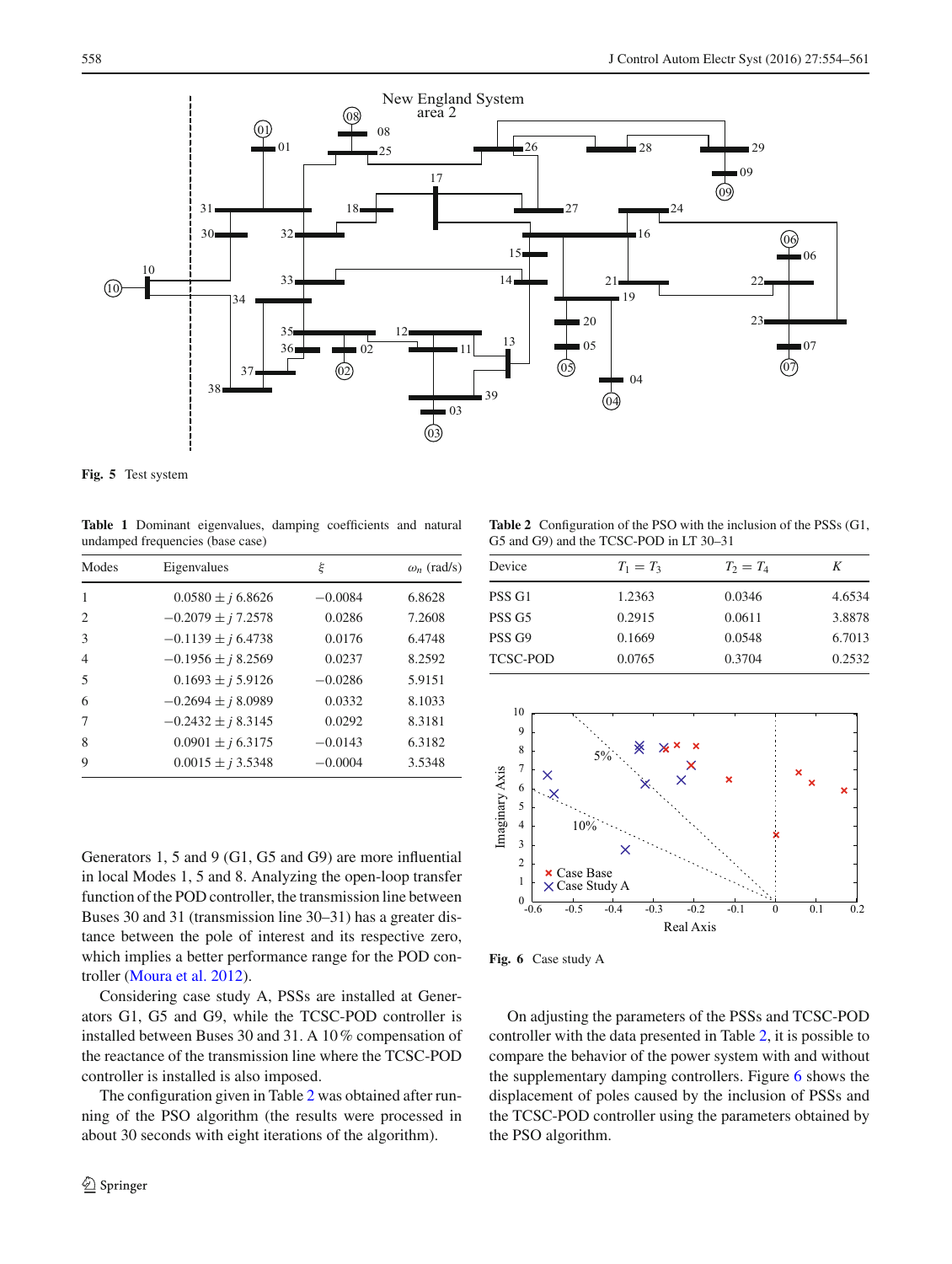<span id="page-5-0"></span>**Table 3** Configuration of PSO with the performance of the PSSs (G1, G2, G3, G4, G5, G7, G8 and G9) and TCSC-POD in LT 30-31

| Device             | $T_1 = T_3$ | $T_2 = T_4$ | K      |
|--------------------|-------------|-------------|--------|
| PSS <sub>G1</sub>  | 1.1321      | 0.0639      | 2.2108 |
| PSS <sub>G2</sub>  | 1.2010      | 0.0912      | 0.6431 |
| PSS <sub>G</sub> 3 | 1.3963      | 0.0276      | 0.6103 |
| PSS <sub>G4</sub>  | 1.4185      | 0.0517      | 0.5700 |
| PSS <sub>G5</sub>  | 0.2861      | 0.0243      | 3.3749 |
| PSS <sub>G7</sub>  | 0.3940      | 0.0743      | 0.5633 |
| PSS <sub>G8</sub>  | 1.4707      | 0.0436      | 0.7482 |
| PSS <sub>G9</sub>  | 0.2501      | 0.0567      | 4.6833 |
| <b>TCSC-POD</b>    | 0.0877      | 0.3011      | 0.1321 |

Figure [6](#page-4-3) shows that the oscillation modes of the base case (in red) are displaced compared to those of case study A (in blue). The unstable local modes are shifted to the area with damping between 5 and 10%, whereas the unstable interarea mode is shifted to the area with damping between 10 and 20%. These values are considered for the safety margin in the operation of the power system.

Moreover, this figure shows that five other local modes continue with damping below 5% and the installation of other PSSs is considered for additional damping to these modes.

The factors of participation were again verified in order to define the best locations to install the other PSSs. Besides the PSSs and TCSC-POD controller installed in the case study, another five PSSs were installed at Generators 2, 3, 4, 7 and 8 (G2, G3, G4, G7 and G8).

Therefore, the system will operate with eight PSSs (installed in G1, G2, G3, G4, G5, G7, G8 and G9) and the TCSC-POD controller installed on transmission line 30–31 with this situation being treated as case study B. The values obtained for gain and the time constants using the PSO algorithm (processing approximately 88 seconds with 26 iterations) for the PSSs and TCSC-POD controller are given in Table [3.](#page-5-0)

Figure [7](#page-5-1) shows the displacement of oscillation modes in the base case (in red) compared to case study B (in black) after reconfiguring the system with the PSSs and TCSC-POD controller using the parameters tuned according to Table [3.](#page-5-0) The configuration calculated by the PSO algorithm provided the desired damping (minimum of  $5\%$  for local and minimum of 10% for inter-area modes) to all oscillation modes of the power system.

Figure [8](#page-5-2) compares the damping coefficients of the oscillation modes between the base case, case study A and case study B. The lack of damping to oscillation modes is evident in the base case, in particular in respect of the oscillation modes that have negative damping coefficients. The algorithm calculated configurations to provide damping as



**Fig. 7** Case study B

<span id="page-5-1"></span>

<span id="page-5-2"></span>**Fig. 8** Comparison of damping coefficients for the case studies

defined by the project  $0.05 \leq \xi_{wi} \leq 0.1$  for local modes and  $0.1 \leq \xi_{wi} \leq 0.2$  for inter-area modes in both case study A and case study B.

The oscillation Modes 1, 5 and 9 of case study A have higher damping coefficients compared to case study B. This is due to the independence of one case with the other where the settings were independently found by the PSO algorithm. In contrast, the overall damping of the system has an operating safety margin in case study B, which is not necessarily the situation in case study A.

Two distinct situations are considered to check the behavior of the power system with load variations on the buses: increases and decreases of 5% in the active and reactive powers. Figure [9](#page-6-9) shows the damping coefficients of each oscillation mode in case study B. It can be seen that no oscillation mode was damped below the desired level (5% for local modes and 10% for inter-area modes). This situation was repeated in several loading situations; however, not all loading situations were tested by this algorithm, and so an optimal response cannot be guaranteed in all power system operating ranges.

On considering the power system without changes in the loads and a disturbance rejection of 0.05 pu. in Generator G2 (system reference generator), changes in the internal angle of Generator G5 ( $\Delta \delta_5 - \Delta \delta_2$ ) and its dynamic behavior were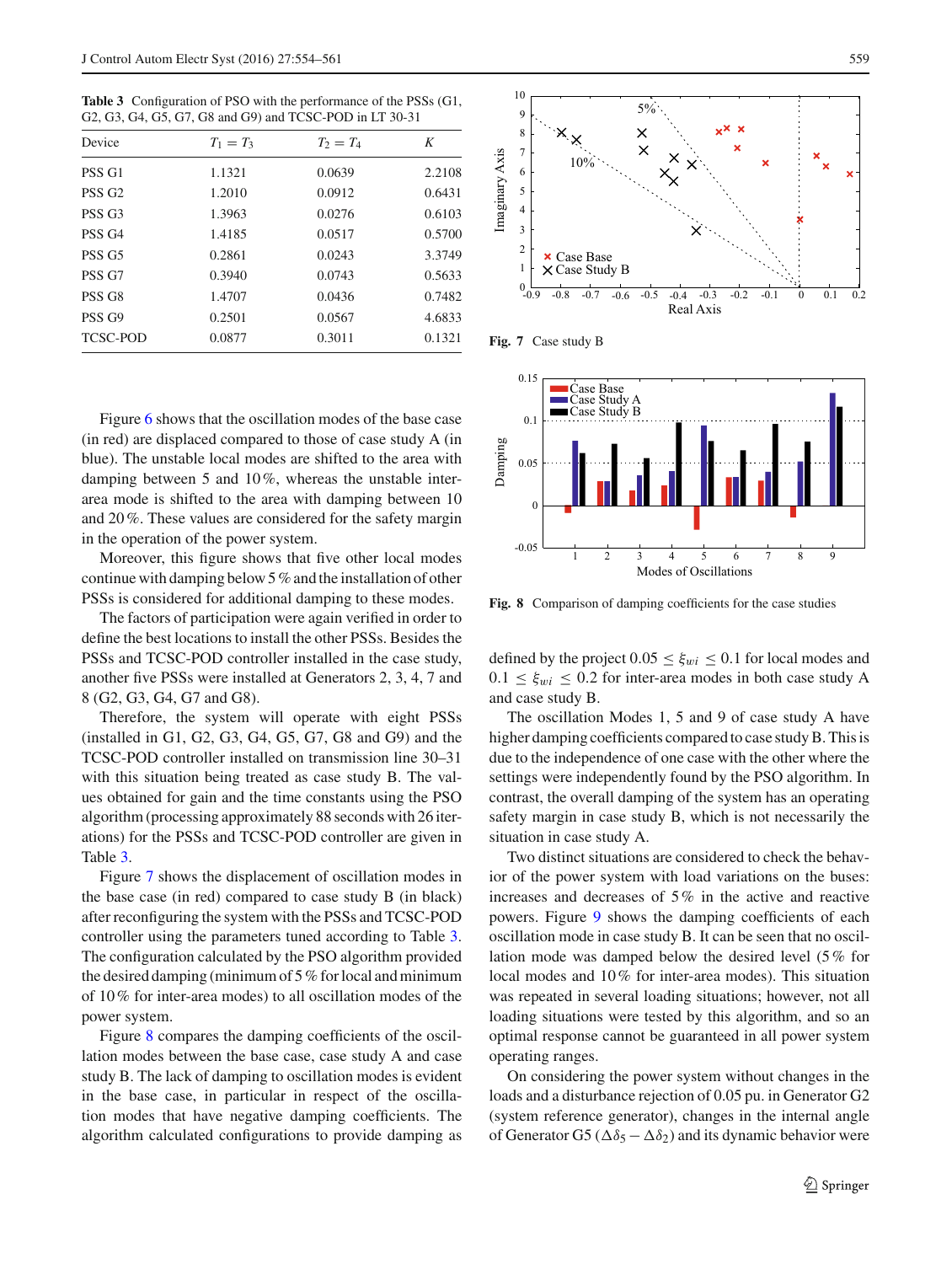

**Fig. 9** Comparison of damping coefficients for case studies B

<span id="page-6-9"></span>

<span id="page-6-10"></span>**Fig. 10** Internal angle of Generator G5 with the parameters of case studies B

calculated as shown in Fig. [10.](#page-6-10) One can see that in case study B, the system tends toward the permanent regime value before case study A, which gives the power system a better performance when subjected to small perturbations.

## **5 Conclusions**

The work presents discussions related to small-signal stability, considering the performance and simultaneous tuning of controllers, in order to increase damping levels of lowfrequency oscillation modes in power systems.

The efficiency of the proposed optimization algorithm will depend on the complexity of the power system. In a less complex power system, the solution using the PSO algorithm is fa[ster](#page-7-14) [compared](#page-7-14) [with](#page-7-14) [other](#page-7-14) [published](#page-7-14) [studies](#page-7-14) [\(](#page-7-14)Menezes et al. [2014](#page-7-14)). The same objective function was used in the work cited with just the coordinated solution search structure being different.

The PSO algorithm was used to adjust the parameters of the supplementary damping controllers. The objective function of the algorithm is to position the oscillation mode of interest in a defined region using the desired damping coefficients (5% for local modes and 10% for inter-area modes).

Nine oscillation modes were detected in a test power system subjected to unstable operation conditions characterized by oscillations of increasing amplitude; three local modes and one inter-area mode were responsible for this instability.

Three PSSs and one TCSC-POD controller with locations and parameter settings defined by the techniques discussed in this paper were added to make the power system stable. With this configuration, the power system became stable, though there was the need to install other supplementary PSSs at five other synchronous generators to increase the power system damping levels.

With eight PSSs and one TCSC-POD controller, the damping to local oscillation modes was greater than 5% and to inter-area oscillation modes, it was greater than 10% with a good operating safety margin in relation to small-signal stability. This was confirmed by the results considering variations of active and reactive power in the power system buses.

The PSO tool is effective to tune the parameters regardless of the number of supplementary damping controllers; this is an advantage over conventional methods found in the literature. A disadvantage compared to classical methods is the time needed for simulations; however, this is not a major constraint, as the adjustment of the damping controller parameters is carried out prior to their installation in the power system.

#### **References**

- <span id="page-6-3"></span>Abido, M. (2002). Optimal design of power-system stabilizers using particle swarm optimization. *IEEE Transactions on Energy Conversion*, *17*(3), 406–413. doi[:10.1109/TEC.2002.801992.](http://dx.doi.org/10.1109/TEC.2002.801992)
- <span id="page-6-2"></span>Araujo, P. B., & Zaneta, L. C. (2001). Pole placement method using the system matrix transfer function and sparsity. *International Journal of Electric Power System & Energy Systems*, *23*(3), 173–178.
- <span id="page-6-6"></span>Basler, M., & Schaefer, R. (2008). Understanding power-system stability. *IEEE Transactions on Industry Applications*, *44*(2), 463–474.
- <span id="page-6-4"></span>Bratton, D., & Kennedy, J. (2007). Defining a standard for particle swarm optimization. In *Swarm intelligence symposium-SIS*, Honolulu, pp. 120–127.
- <span id="page-6-7"></span>Gurrala, G., & Sen, I. (2010). Power system stabilizers design for interconnected power systems. *IEEE Transactions on Power Systems*, *25*(2), 1042–1051. doi[:10.1109/TPWRS.2009.2036778.](http://dx.doi.org/10.1109/TPWRS.2009.2036778)
- <span id="page-6-5"></span>Hassan, L. H., Moghavvemi, M., Almurib, H. A., & Steinmayer, O. (2013). Application of genetic algorithm in optimization of unified power flow controller parameters and its location in the power system network. *International Journal of Electrical Power & Energy Systems*, *46*, 89–97.
- <span id="page-6-0"></span>IEEE STANDARDS. (2009). IEEE recommended practice for specifying thyristor-controlled series capacitors, New York. doi[:10.1109/](http://dx.doi.org/10.1109/IEEESTD.2009.5340372) [IEEESTD.2009.5340372.](http://dx.doi.org/10.1109/IEEESTD.2009.5340372)
- <span id="page-6-1"></span>Jabr, R., Pal, B.,Martins, N., & Ferraz, J. (2010). Robust and coordinated tuning of power system stabiliser gains using sequential linear programming. *Generation, Transmission and Distribution*, *4*(8), 893–904. doi[:10.1049/iet-gtd.2009.0669.](http://dx.doi.org/10.1049/iet-gtd.2009.0669)
- <span id="page-6-8"></span>Kennedy, J., & Eberhart, R. (1995). Particle swarm optimization. In *IEEE international conference on neural networks, Perth*, vol. 4, pp. 1942–1948.